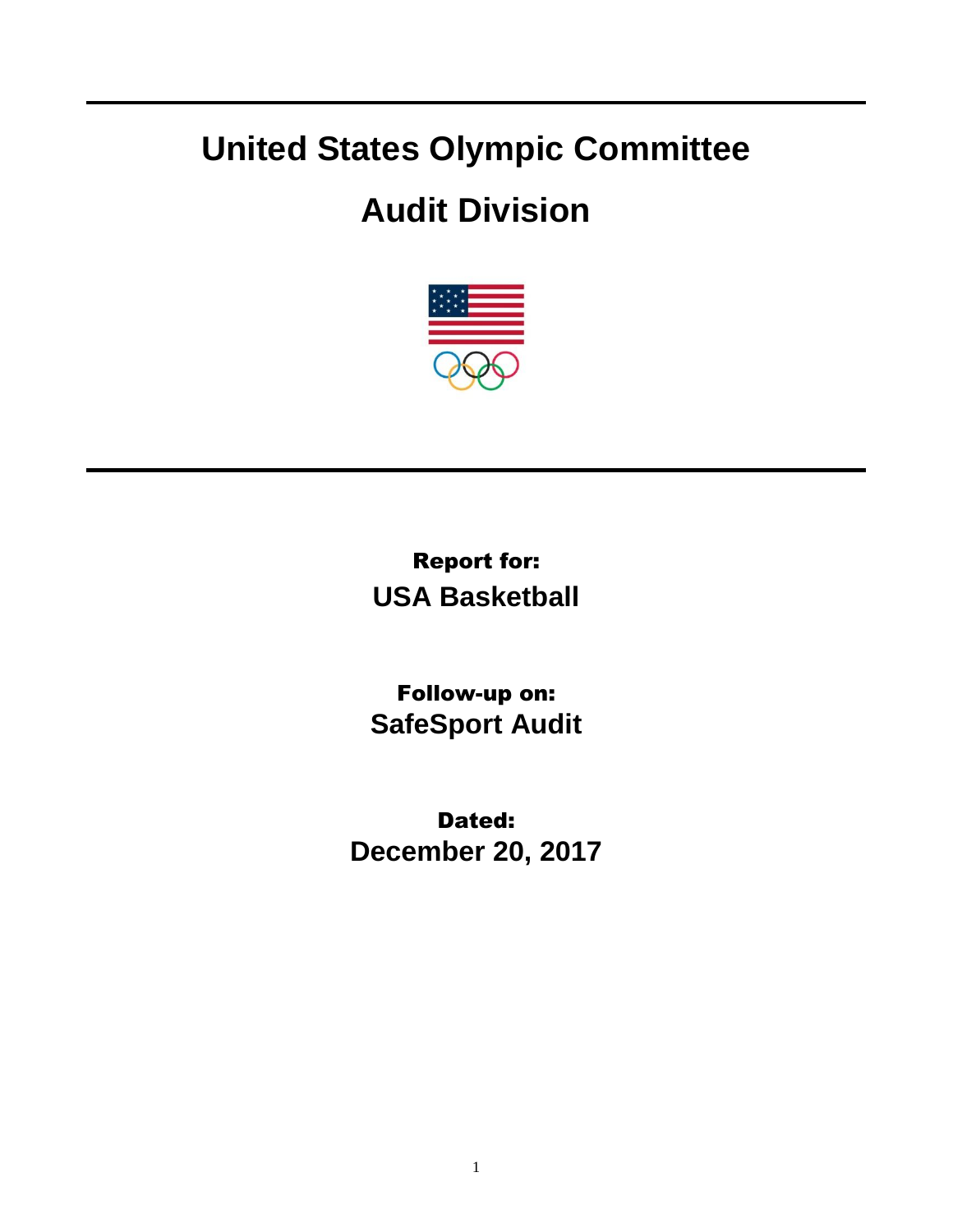UNITED STATES OLYMPIC COMMITTEE 1 Olympic Plaza Colorado Springs, CO 80909



December 20, 2017

Jim Tooley Chief Executive Officer USA Basketball

Dear Jim,

During the second and third quarter of 2017, Baker Tilly Virchow Krause (Baker Tilly) performed a SafeSport audit of USA Basketball. The purpose of this follow-up review is to report on the status of the recommendation from the SafeSport audit of USA Basketball dated October 2017. Our methodology was limited to communication with USA Basketball and a review of the updated SafeSport policy provided by the organization. The Audit Division did not perform additional audit work to verify action was taken. However, SafeSport will be tested during the routine audit process going forward.

The review found the recommendation was implemented and is considered closed. USA Basketball was prompt to implement the recommendation in the SafeSport audit.

We thank you and your staff for assisting in this follow-up review.

Sincerely,

it Julle

Bridget Toelle, CPA, CIA Ellen Senf Senior Director, Audit Staff Auditor

Ellen A Senf

cc: Scott Blackmun Martin Dempsey Rick Adams Jay Demings Gary Johansen Chris McCleary